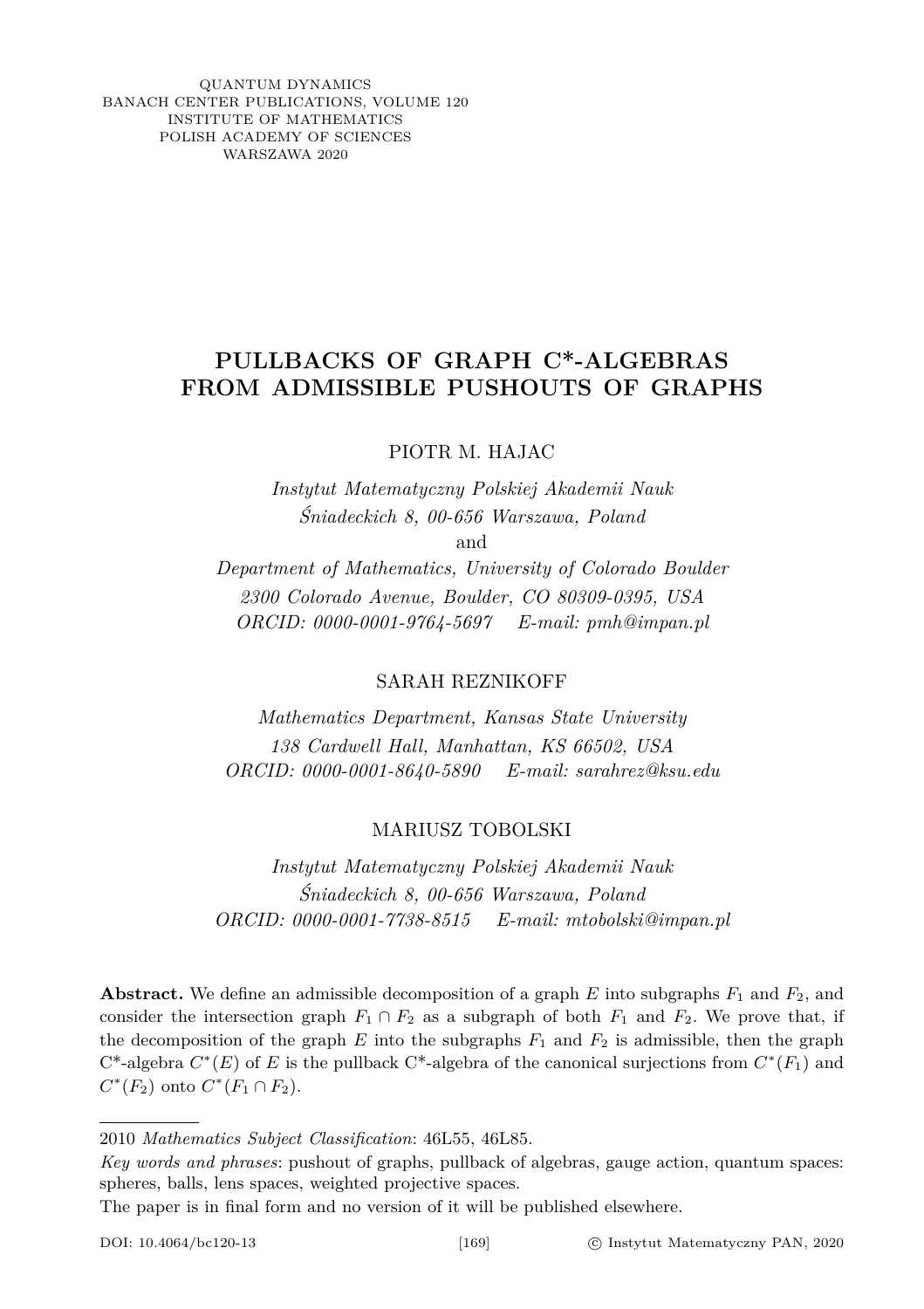**1. Introduction and preliminaries.** Pushouts of graphs have proven to be very useful in the theory of free groups [\[13\]](#page-9-0). We hope that our approach to pullbacks of graph algebras through pushouts of underlying graphs will also turn out to be beneficial.

A graph  $C^*$ -algebra is the universal  $C^*$ -algebra associated to a directed graph. If one considers a specific class of morphisms of directed graphs (e.g., see [\[1,](#page-9-1) Definition 1.6.2]), then the graph  $C^*$ -algebra construction yields a covariant functor from the category of directed graphs to the category of C\*-algebras. On the other hand, Hong and Szymański [\[8\]](#page-9-2) showed that a pushout diagram in the category of directed graphs can lead to a pullback of C\*-algebras. The purpose of this paper is to find conditions on the pushout diagram of graphs that give rise to the pullback diagram of the associated graph  $C^*$ -algebras. This leads to a notion of an admissible decomposition of a directed graph, which we present in Section 2. The main result is contained in Section 3 and examples are in Section 4.

Our result is closely related to [\[9,](#page-9-3) Corollary 3.4], where it is proven, in an appropriate form, for *k*-graphs without sinks. Herein, we focus our attention on 1-graphs but possibly with sinks. Thus our results are complementary and lead to the following question: Is it possible to get rid of both of these assumptions ("only 1-graphs" and "no sinks") at the same time to prove a more general pushout-to-pullback theorem?

In this paper, by a graph *E* we will always mean a *directed graph*, i.e. a quadruple  $(E^0, E^1, s_E, r_E)$ , where  $E^0$  is the set of vertices,  $E^1$  is the set of edges,  $s_E : E^1 \to E^0$  is the source map and  $r_E : E^1 \to E^0$  is the range map. (The sets  $E^0$  and  $E^1$  are usually assumed to be countable.) A graph *E* is called *row finite* if each vertex emits only a finite number of edges. Next, *E* is called *finite* if both  $E^0$  and  $E^1$  are finite. A vertex is called a *sink* in *E* if  $s_E^{-1}(v) = \emptyset$ . By a finite *path*  $\mu$  in *E* we mean a finite sequence of composable edges  $\mu$  :=  $e_1e_2...e_k$  or a vertex. The *length* |*µ*| of the finite path  $\mu$  is the number *k* of composable edges. We treat vertices as paths of length zero. The set of all finite paths for a graph *E* is denoted by  $\text{Path}(E)$ . One extends the source and the range maps to  $\text{Path}(E)$  in a natural way. We denote the extended source and range maps by  $s_{PF}$  and  $r_{PF}$ , respectively.

<span id="page-1-0"></span>DEFINITION 1.1. The *graph*  $C^*$ -algebra  $C^*(E)$  of a graph  $E$  is the universal  $C^*$ -algebra generated by mutually orthogonal projections  $P := \{P_v | v \in E^0\}$  and partial isometries  $S := \{ S_e \mid e \in E^1 \}$  with mutually orthogonal ranges satisfying the *Cuntz–Krieger relations* [\[4,](#page-9-4) [6\]](#page-9-5):

$$
S_e^* S_e = P_{r_E(e)} \qquad \text{for all } e \in E^1,\tag{CK1}
$$

$$
\sum_{e \in s_E^{-1}(v)} S_e S_e^* = P_v \qquad \text{for all } v \in E^0 \text{ that are not sinks,}
$$
 (CK2)

$$
S_e S_e^* \le P_{s_E(e)} \qquad \text{for all } e \in E^1. \tag{CK3}
$$

The datum {*S, P*} is called a *Cuntz–Krieger E-family*.

One can show that the above relations imply the standard path-algebraic relations:

$$
S_f^* S_e = 0 \text{ for } e \neq f, \quad P_{s_E(e)} S_e = S_e = S_e P_{r_E(e)}.
$$
 (1.1)

Any graph  $C^*$ -algebra  $C^*(E)$  can be endowed with a natural circle action (called the *gauge action*)

<span id="page-1-1"></span>
$$
\alpha: U(1) \longrightarrow \text{Aut}(C^*(E)) \tag{1.2}
$$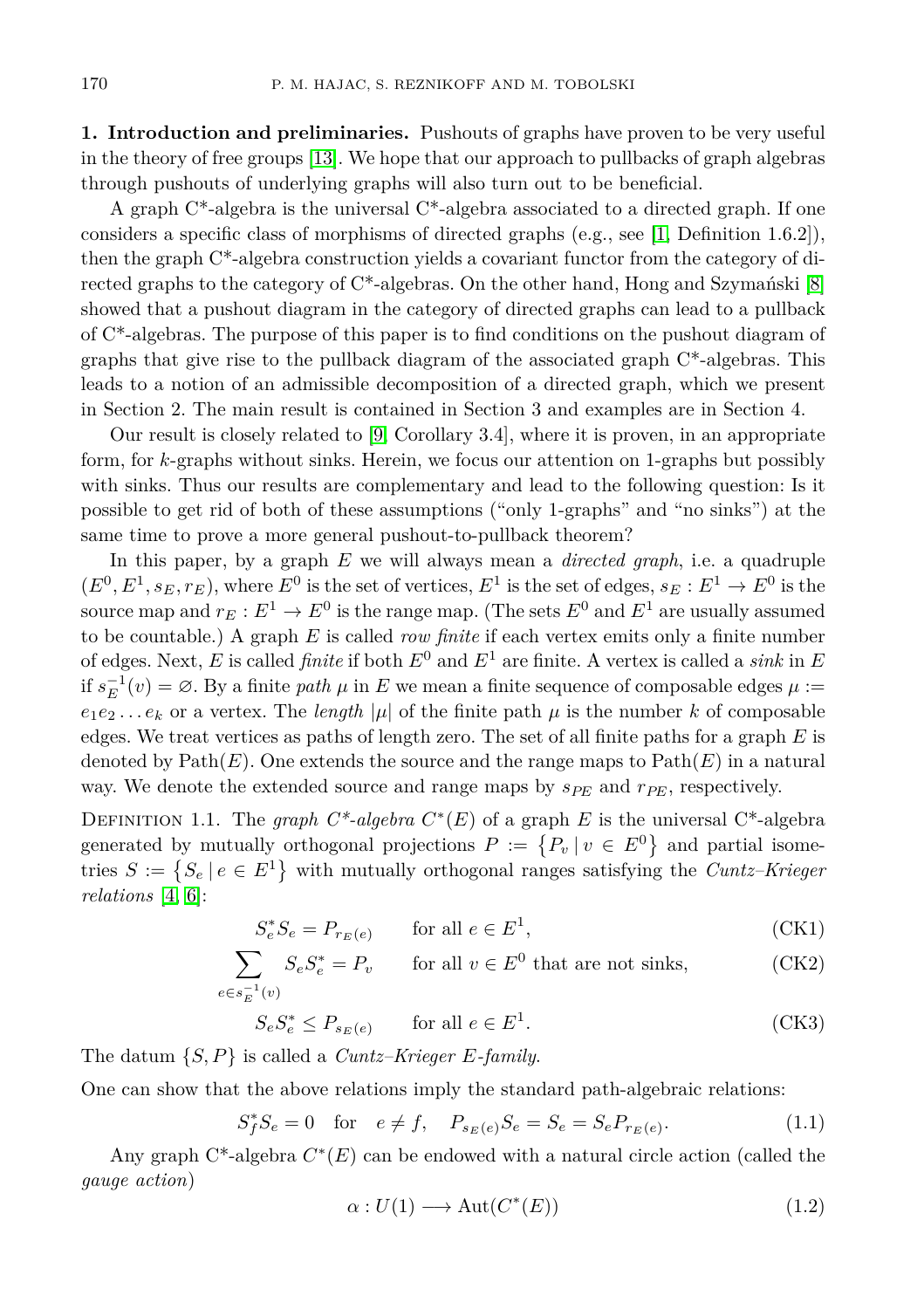defined by its values on the generators:

$$
\alpha_{\lambda}(P_v) = P_v, \quad \alpha_{\lambda}(S_e) = \lambda S_e, \quad \text{where} \quad \lambda \in U(1), \quad v \in E^0, \quad e \in E^1. \tag{1.3}
$$

A subset *H* of  $E^0$  is called *hereditary* iff, for any  $v \in H$  such that there is a path starting at *v* and ending at  $w \in E^0$ , we have  $w \in H$ .

<span id="page-2-0"></span>Remark 1.2. One can equivalently define the property of being hereditary by replacing "path" with "edge".

Next, a subset *H* of  $E^0$  is called *saturated* iff there does *not* exist a vertex  $v \notin H$  such that

$$
0 < |s_E^{-1}(v)| < \infty \quad \text{and} \quad r_E(s_E^{-1}(v)) \subseteq H. \tag{1.4}
$$

Finally, a subset *H* of  $E^0$  is called *unbroken* iff there does *not* exist a vertex  $v \notin H$  (called a *breaking vertex* in [\[1,](#page-9-1) Definition 2.4.4]) such that it emits infinitely many edges and

<span id="page-2-2"></span>
$$
0 < |\{e \in s_E^{-1}(v) \mid r_E(s_E^{-1}(v)) \subseteq E^0 \setminus H\}| < \infty.
$$
 (1.5)

Unbroken saturated hereditary subsets play a fundamental role in the theory of gaugeinvariant ideals of graph  $C^*$ -algebras. It follows from [\[2,](#page-9-6) p. 1163] that, for any hereditary subset *H*, the algebraic ideal generated by  $\{P_v | v \in H\}$  is of the form

$$
I_E(H) := \text{span}\{S_x S_y^* \,|\, x, y \in \text{Path}(E), \ r_{PE}(x) = r_{PE}(y) \in H\}. \tag{1.6}
$$

Here, for any path  $\mu = e_1 \ldots e_k$ , we adopt the notation  $S_{\mu} := S_{e_1} \ldots S_{e_k}$ . Furthermore, if  $\mu$  is a vertex, then  $S_{\mu} := P_{\mu}$ .

By [\[2,](#page-9-6) Proposition 3.4], quotients by closed ideals generated by unbroken saturated hereditary subsets can also be realised as graph  $C^*$ -algebras by constructing a quotient graph. Given a hereditary subset  $H$  of  $E^0$ , the *quotient graph*  $E/H$  is given by

<span id="page-2-1"></span>
$$
(E/H)^0 := E^0 \setminus H \quad \text{and} \quad (E/H)^1 := E^1 \setminus r_E^{-1}(H). \tag{1.7}
$$

Note that the restriction-corestriction of the range map  $r_E$  to  $(E/H)^1 \to (E/H)^0$  makes sense for any  $H$ , but the same restriction-corestriction of the source map  $s_E$  exists because *H* is hereditary. Moreover, if *H* is also saturated and unbroken, we obtain the \*-isomorphism

$$
C^*(E)/\overline{I_E(H)} \cong C^*(E/H),\tag{1.8}
$$

where  $\overline{I_E(H)}$  is the norm closure of  $I_E(H)$ .

**2.** Admissible decompositions of graphs. Given two graphs  $E = (E^0, E^1, s_E, r_E)$ and  $G = (G^0, G^1, s_G, r_G)$ , one can define a *graph morphism*  $f: E \to G$  as a pair of mappings  $f^0: E^0 \to G^0$  and  $f^1: E^1 \to G^1$  satisfying

$$
s_G \circ f^1 = f^0 \circ s_E \quad \text{and} \quad r_G \circ f^1 = f^0 \circ r_E. \tag{2.1}
$$

We call the thus obtained category the *category of directed graphs*.

A *subgraph* of a graph  $E = (E^0, E^1, s_E, r_E)$  is a graph  $F = (F^0, F^1, s_F, r_F)$  such that

$$
F^0 \subseteq E^0
$$
,  $F^1 \subseteq E^1$ ,  $\forall e \in F^1$ :  $s_F(e) = s_E(e)$  and  $r_F(e) = r_E(e)$ . (2.2)

Next, let *F*<sup>1</sup> and *F*<sup>2</sup> be two subgraphs of a graph *E*. We define their *intersection* and *union* as follows: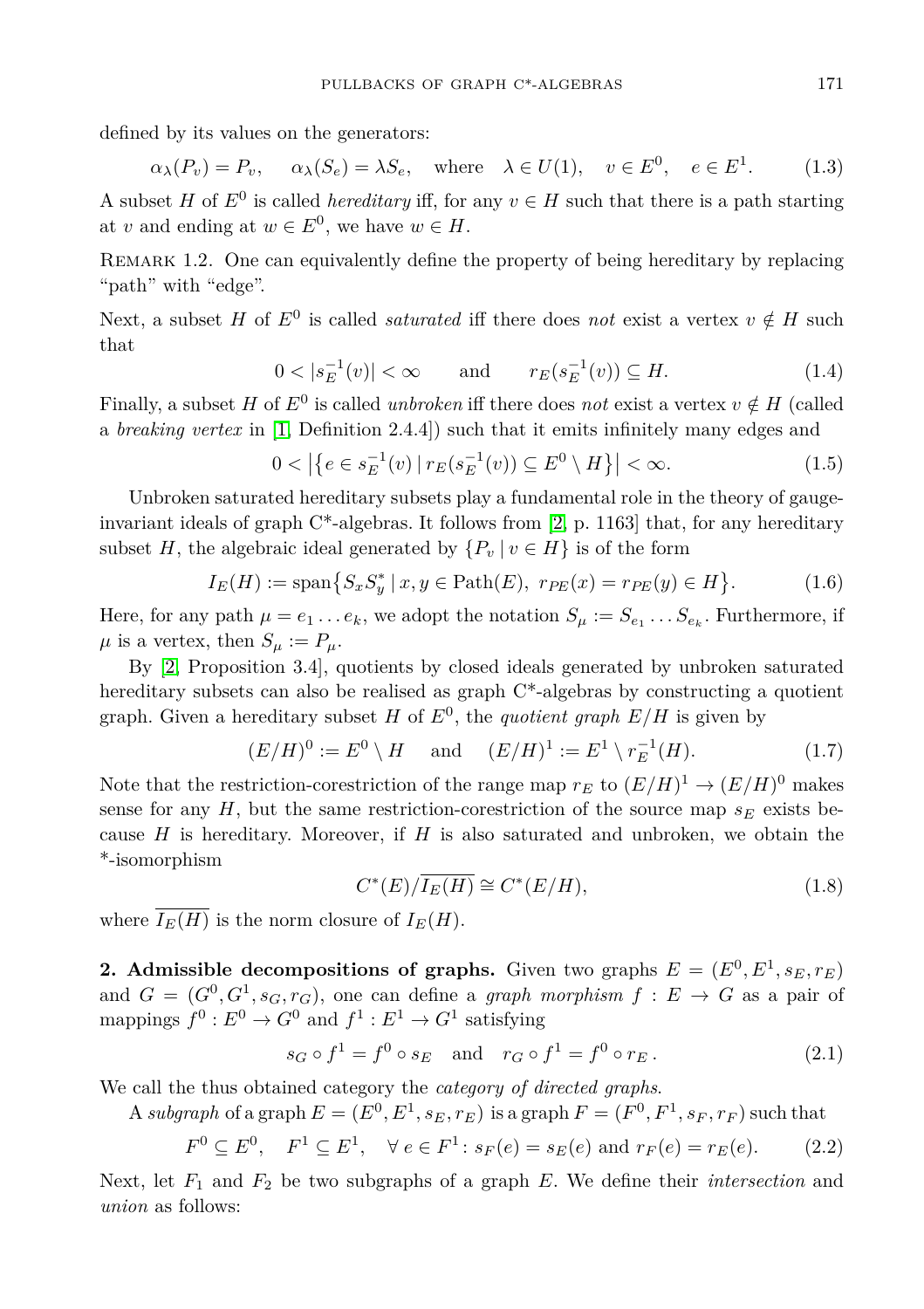$$
F_1 \cap F_2 := (F_1^0 \cap F_2^0, F_1^1 \cap F_2^1, s_{\cap}, r_{\cap}),
$$
  
\n
$$
\forall e \in F_1^1 \cap F_2^1 : s_{\cap}(e) := s_E(e), r_{\cap}(e) := r_E(e),
$$
  
\n
$$
F_1 \cup F_2 := (F_1^0 \cup F_2^0, F_1^1 \cup F_2^1, s_{\cup}, r_{\cup}),
$$
  
\n
$$
\forall e \in F_1^1 \cup F_2^1 : s_{\cup}(e) := s_E(e), r_{\cup}(e) := r_E(e).
$$
\n(2.3)

Let us recall the pushout construction in the category of sets and directed graphs following [\[5\]](#page-9-7). Assume that *X*, *Y* and *Z* are sets and that  $f : Z \to X$  and  $g : Z \to Y$ are mappings. The *pushout P* of *f* and *g* is defined by  $P := (X \sqcup Y) / \sim$ , where  $\sim$  is the finest equivalence relation such that  $f(z) \sim g(z)$  for all  $z \in Z$ . If the mappings *f* and *g* are understood, we simply say that *P* is a pushout of *X* and *Y* over *Z*. Additionally, we call the diagram



a *pushout diagram* of *X* and *Y* over *Z*. Here the upper arrows are compositions of the natural mappings from *X* and *Y* into their disjoint union followed by the quotient map  $X \sqcup Y \to P$ .

Directed graphs are defined in terms of sets, and therefore the pushout construction can be applied separately to the set of vertices and the set of edges. The only restriction is that all the mappings used need to preserve the source map and the range map. If a graph *E* has two subgraphs  $F_1$  and  $F_2$  such that  $E = F_1 \cup F_2$ , then the diagram

<span id="page-3-0"></span>

is automatically a pushout diagram of  $F_1$  and  $F_2$  over their intersection. Let us illustrate the concept of a pushout diagram of graphs with the following example:

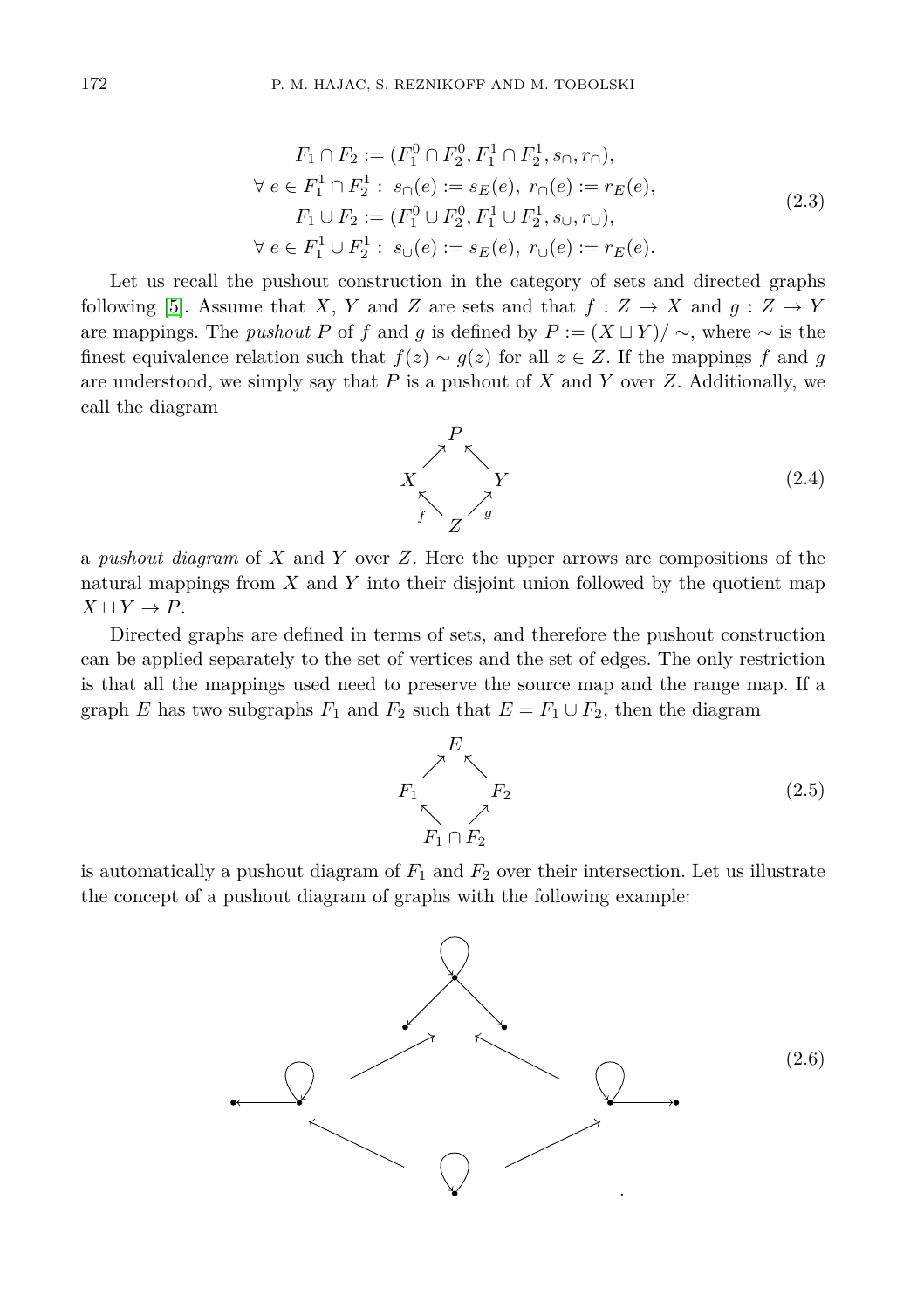We are now ready to define an admissible decomposition of a graph:

<span id="page-4-1"></span>DEFINITION 2.1. An unordered pair  ${F_1, F_2}$  of subgraphs of a graph *E* is called an *admissible decomposition* of *E* iff the following conditions are satisfied:

<span id="page-4-0"></span> $(1)$   $E = F_1 \cup F_2$ ,

<span id="page-4-2"></span>(2) if *v* is a sink in  $F_1 \cap F_2$ , then *v* is a sink in  $F_i$ ,  $i = 1, 2$ ,

(3)  $F_1^1 \cap F_2^1 = r_{F_i}^{-1}(F_1^0 \cap F_2^0), i = 1, 2,$ 

(4)  $F_i^0 \setminus F_j^0$  is unbroken in  $F_i^0$  and  $E^0$ ,  $i \neq j$ ,  $i, j = 1, 2$ .

Observe that Diagram [\(2.6\)](#page-3-0) gives an example of an admissible decomposition of a graph. Note also that if  ${F_1, F_2}$  is an admissible decomposition of *E*, then *E* is automatically a pushout of  $F_1$  and  $F_2$  over their intersection by [\(1\)](#page-4-0) in Definition [2.1.](#page-4-1) The goal of this paper is to use the other admissibility conditions to obtain a pullback diagram of the associated graph C\*-algebras.

Definition [2.1](#page-4-1) prompts the following two lemmas.

<span id="page-4-3"></span>LEMMA 2.2. Let  ${F_1, F_2}$  be an admissible decomposition of a graph E. Then we have  $F_1 \cap F_2 = F_i / (F_i^0 \setminus (F_1^0 \cap F_2^0))$  and  $F_i = E / (E^0 \setminus F_i^0)$ , for  $i = 1, 2$ .

*Proof.* First, note that  $F_i^0 \setminus (F_1^0 \cap F_2^0)$  is hereditary in  $F_i$ . Indeed, take  $e \in F_i^1$ . Then  $s_{F_i}(e) \notin F_1^0 \cap F_2^0$  implies  $e \notin F_1^1 \cap F_2^1$ . Hence, by Definition [2.1\(](#page-4-1)3),  $r_{F_i}(e) \notin F_1^0 \cap F_2^0$ . By Remark [1.2](#page-2-0) we are done. Therefore, we can define  $F_i/(F_i^0 \setminus (F_1^0 \cap F_2^0))$ , which coincides with  $F_1 \cap F_2$  due to Definition [2.1\(](#page-4-1)3).

Next, note that

$$
E^{0} \setminus F_{i}^{0} = (F_{i}^{0} \cup F_{j}^{0}) \setminus F_{i}^{0} = F_{j}^{0} \setminus F_{i}^{0} = F_{j}^{0} \setminus (F_{i}^{0} \cap F_{j}^{0}), \tag{2.7}
$$

where  $j \neq i$  and  $j = 1, 2$ , so we already know that  $E^0 \setminus F_i^0$  is hereditary in  $F_j$ . To see that it is hereditary in  $E$ , we only need to exclude edges starting in  $E^0 \setminus F_i^0$  and ending in  $E^0 \setminus F_j^0$ . They do not exist because  $E^1 = F_i^1 \cup F_j^1$ , so  $E^0 \setminus F_i^0$  is hereditary in *E*.

It remains to verify that  $F_i^1 = r_E^{-1}(F_i^0)$ . To this end, taking advantage of the admissibility of  $(F_i \cap F_j) \subseteq F_i$ , we compute

$$
r_E^{-1}(F_i^0) \setminus F_i^1 = r_{F_j}^{-1}(F_i^0) \setminus F_i^1 = r_{F_j}^{-1}(F_i^0 \cap F_j^0) \setminus F_i^1 = (F_i^1 \cap F_j^1) \setminus F_i^1 = \emptyset. \tag{2.8}
$$

Therefore, as  $F_i^1 \subseteq r_E^{-1}(F_i^0)$ , we conclude that  $F_i^1 = r_E^{-1}(F_i^0)$ , as desired.

<span id="page-4-4"></span>LEMMA 2.3. Let  ${F_1, F_2}$  be an admissible decomposition of a graph  $E$ *. Then the subset*  $F_i^0 \setminus (F_1^0 \cap F_2^0)$  *is saturated in*  $F_i^0$  *and in*  $E^0$  *for*  $i = 1, 2$ *.* 

*Proof.* If  $F_i^0 \setminus (F_1^0 \cap F_2^0)$  were not saturated in  $F_i^0$ , then there would exist a vertex *v* in

$$
F_i^0 \setminus (F_i^0 \setminus (F_1^0 \cap F_2^0)) = F_1^0 \cap F_2^0 \tag{2.9}
$$

such that

$$
s_{F_i}^{-1}(v) \neq \emptyset \quad \text{and} \quad r_{F_i}(s_{F_i}^{-1}(v)) \subseteq F_i^0 \setminus (F_1^0 \cap F_2^0). \tag{2.10}
$$

Thus we would have a vertex in  $F_1 \cap F_2$  that is a sink in  $F_1 \cap F_2$  but not in  $F_i$ , which contradicts Definition [2.1\(](#page-4-1)[2\)](#page-4-2).

Much in the same way, suppose that  $F_i^0 \setminus (F_1^0 \cap F_2^0)$  is not saturated in  $E^0$ . Then there exists a vertex

$$
w \in E^{0} \setminus (F_{i}^{0} \setminus (F_{1} \cap F_{2}^{0})) = F_{j}^{0}, \qquad (2.11)
$$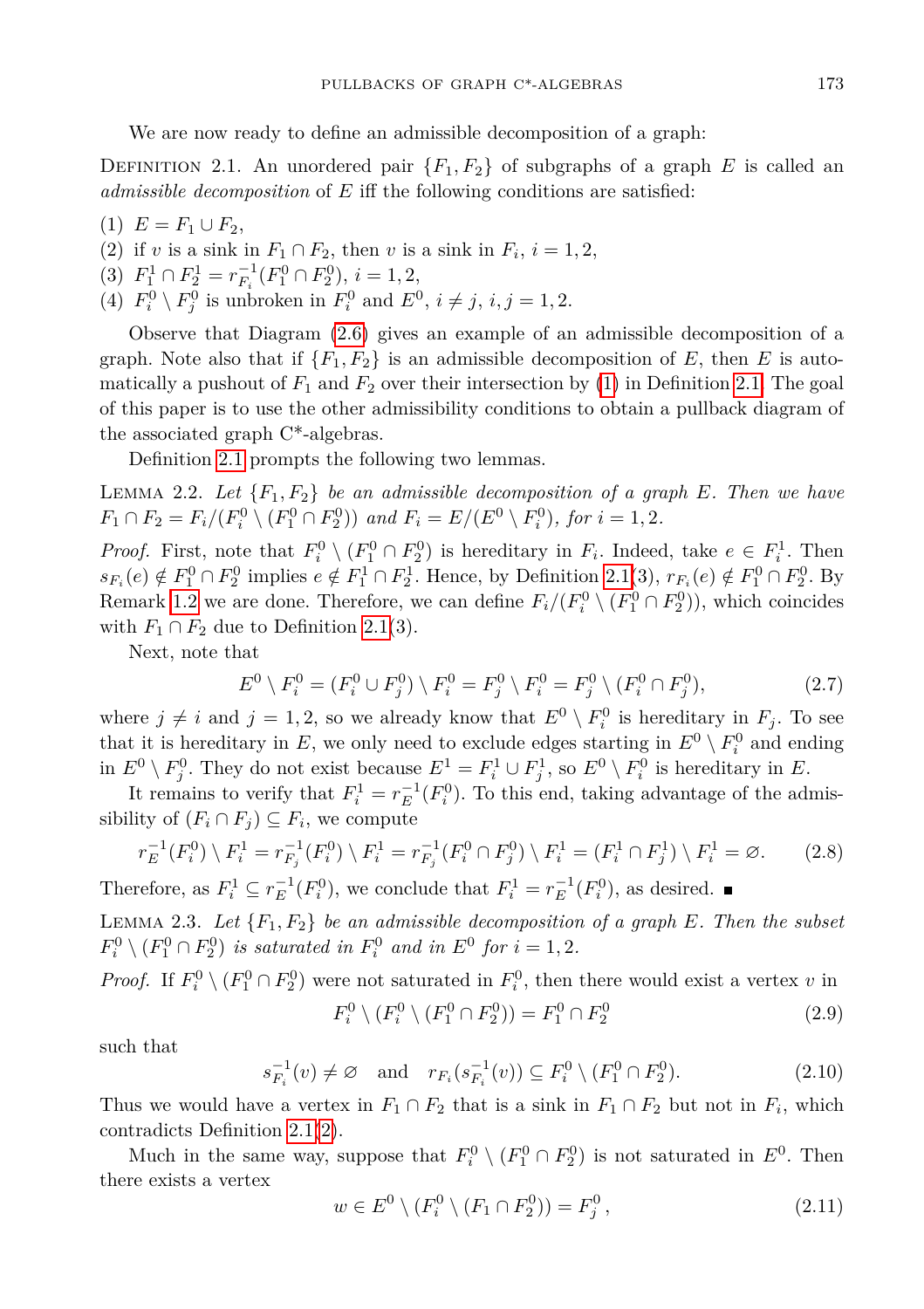where  $j \neq i$  and  $j = 1, 2$ , such that

$$
s_E^{-1}(w) \neq \emptyset \quad \text{and} \quad r_E(s_E^{-1}(w)) \subseteq F_i^0 \setminus (F_1^0 \cap F_2^0). \tag{2.12}
$$

Hence, there is  $e \in s_E^{-1}(w)$  such that  $r_E(e) \notin F_j^0$ . As  $E^1 = F_i^1 \cup F_j^1$ , it follows that  $e \in F_i^1$ , so  $w = s_E(e) \in F_i^0$ . Consequently, *w* is a sink in  $F_1 \cap F_2$  but not in  $F_i$ , which again contradicts Definition [2.1\(](#page-4-1)[2\)](#page-4-2).  $\blacksquare$ 

**3. Pullbacks of graph C\*-algebras.** Let  ${F_1, F_2}$  be an admissible decomposition of a graph *E*. Then, by Lemma [2.2](#page-4-3) and Lemma [2.3,](#page-4-4) we can take advantage of the formula [\(1.8\)](#page-2-1) to define the canonical quotient maps:

$$
\pi_1: C^*(E) \longrightarrow C^*(E)/\overline{I_E(F_2^0 \setminus F_1^0)} \cong C^*(F_1),
$$
  
\n
$$
\pi_2: C^*(E) \longrightarrow C^*(E)/\overline{I_E(F_1^0 \setminus F_2^0)} \cong C^*(F_2),
$$
  
\n
$$
\chi_1: C^*(F_1) \longrightarrow C^*(F_1)/\overline{I_{F_1}(F_1^0 \setminus (F_1^0 \cap F_2^0))} \cong C^*(F_1 \cap F_2),
$$
  
\n
$$
\chi_2: C^*(F_2) \longrightarrow C^*(F_2)/\overline{I_{F_2}(F_2^0 \setminus (F_1^0 \cap F_2^0))} \cong C^*(F_1 \cap F_2).
$$
  
\n(3.1)

Note that quotient maps are automatically *U*(1)-equivariant for the gauge action.

This brings us to the main theorem:

<span id="page-5-1"></span>THEOREM 3.1. Let  ${F_1, F_2}$  be an admissible decomposition of a graph E. Then there *exist canonical quotient gauge-equivariant* ∗*-homomorphisms rendering the diagram*

<span id="page-5-0"></span>

*commutative. Moreover, this is a* pullback diagram *of U*(1)*-C\*-algebras.*

*Proof.* Note first that all the canonical surjections in the diagram are well defined due to the admissibility conditions of the decomposition of the graph *E* (see the discussion at the beginning of this section). The commutativity of the diagram is obvious as all maps are canonical surjections. Finally, using [\[10,](#page-9-8) Proposition 3.1] and the surjectivity of  $\chi_1$  and  $\chi_2$ , to prove that [\(3.2\)](#page-5-0) is a pullback diagram, it suffices to show that ker  $\pi_1 \cap \ker \pi_2 = \{0\}$ and that ker  $\chi_2 \subseteq \pi_2(\ker \pi_1)$ .

Since ker  $\pi_1$  and ker  $\pi_2$  are closed ideals in a C<sup>\*</sup>-algebra, we know that

$$
\ker \pi_1 \cap \ker \pi_2 = \ker \pi_1 \ker \pi_2. \tag{3.3}
$$

Next, as  $F_1^0 \setminus F_2^0$  and  $F_2^0 \setminus F_1^0$  are saturated hereditary subsets of  $E^0$ , it follows from  $(1.8)$ that

$$
\ker \pi_1 = \overline{I_E(F_2^0 \setminus F_1^0)} \quad \text{and} \quad \ker \pi_2 = \overline{I_E(F_1^0 \setminus F_2^0)}.
$$
 (3.4)

Furthermore, using the characterization [\(1.6\)](#page-2-2) of ideals generated by hereditary subsets, we know that an arbitrary element of ker  $\pi_1$  ker  $\pi_2$  is in the closed linear span of elements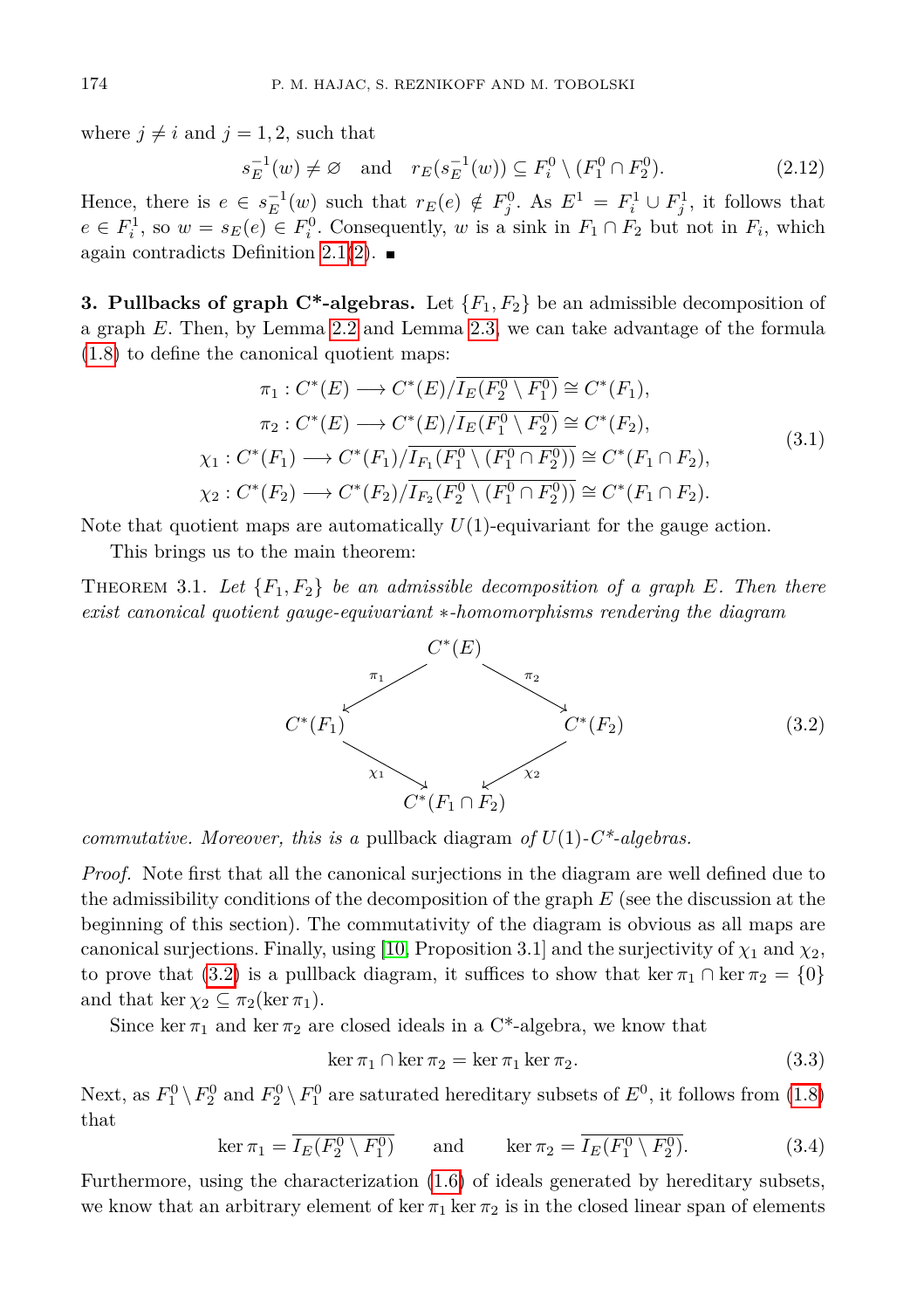of the form  $S_{\alpha} S_{\beta}^* S_{\gamma} S_{\delta}^*$ , where  $\alpha, \beta \in \text{Path}(E)$  with

$$
r_{PE}(\alpha) = r_{PE}(\beta) \in F_2^0 \setminus F_1^0, \qquad (3.5)
$$

and  $\gamma, \delta \in \text{Path}(E)$  with

$$
r_{PE}(\gamma) = r_{PE}(\delta) \in F_1^0 \setminus F_2^0. \tag{3.6}
$$

The conclusion ker  $\pi_1 \cap \ker \pi_2 = \{0\}$  follows from the analysis of all possible paths satisfy-ing the above conditions. Indeed, it follows from Definition [1.1](#page-1-0) that  $S^*_{\beta}S_{\gamma} \neq 0$  is possible only if  $s_{PE}(\beta) = s_{PE}(\gamma)$ . As  $E^1 = F_1^1 \cup F_2^1$ ,  $r_{PE}(\beta) \in F_2^0 \setminus F_1^0$  and  $r_{PE}(\gamma) \in F_1^0 \setminus F_2^0$ , if  $\beta = e_1 \dots e_m$  and  $\gamma = f_1 \dots f_n$ , we infer that

$$
r_E(e_{m-1}) = s_E(e_m) \in F_2^0 \quad \text{and} \quad r_E(f_{n-1}) = s_E(f_n) \in F_1^0. \tag{3.7}
$$

Hence  $r_E(e_{m-1}) \in F_1^0 \cap F_2^0$  or  $r_E(e_{m-1}) \in F_2^0 \setminus F_1^0$ . Now, we continue by induction using Definition  $2.1(3)$  for the intersection case of the alternative. This brings us to conclusion that  $s_{PE}(\beta) \in F_2^0$ . Much in the same way, we argue that  $s_{PE}(\gamma) \in F_1^0$ . It follows that  $s_{PE}(\beta) = s_{PE}(\gamma) \in F_1^0 \cap F_2^0$ . Furthermore, as  $r_{PE}(\beta) \in F_2^0 \setminus F_1^0$  and  $r_{PE}(\gamma) \in F_1^0 \setminus F_2^0$ , we conclude that  $\beta \neq \gamma$ , so there exists the smallest index *i* such that  $e_i \neq f_i$ . Now, remembering the relation  $(CK1)$  and  $(1.1)$ , we compute

$$
S_{\beta}^{*} S_{\gamma} = S_{e_{i+1} \dots e_m}^{*} S_{e_i}^{*} S_{e_{i-1}}^{*} \dots S_{e_1}^{*} S_{e_1} \dots S_{e_{i-1}} S_{f_i} S_{f_{i+1} \dots f_n}
$$
  
= 
$$
S_{e_{i+1} \dots e_m}^{*} S_{e_i}^{*} S_{f_i} S_{f_{i+1} \dots f_n} = 0.
$$
 (3.8)

Finally, if  $\beta$  or  $\gamma$  is a path of length zero, i.e. a vertex, then it is straightforward to conclude that  $S^*_{\beta}S_{\gamma} = 0$ .

Next, again taking advantage of [\(1.6\)](#page-2-2) and [\(1.8\)](#page-2-1), we obtain

 $\ker \chi_2 = \overline{I_{F_2}(F_2^0 \setminus F_1^0)} = \overline{\operatorname{span}}\big\{S_\alpha S_\beta^* \mid \alpha, \beta \in \operatorname{Path}(F_2), \ r_{PF_2}(\alpha) = r_{PF_2}(\beta) \in F_2^0 \setminus F_1^0 \big\}.$ Any element of  $I_{F_2}(F_2^0 \setminus F_1^0)$  is an element of  $I_E(F_2^0 \setminus F_1^0)$ , and  $\pi_2(S_\alpha) = S_\alpha$  for all  $\alpha \in \text{Path}(F_2)$ . Hence  $I_{F_2}(F_2^0 \setminus F_1^0) \subseteq \pi_2(I_E(F_2^0 \setminus F_1^0))$ . Finally, from the continuity of  $\pi_2$ , we conclude that ker  $\chi_2 \subseteq \pi_2(\ker \pi_1)$ .

REMARK 3.2. One can also prove Theorem [3.1](#page-5-1) in the setting of Leavitt path algebras [\[1\]](#page-9-1). A proof of the Leavitt version of Theorem [3.1](#page-5-1) is completely analogous due to [\[1,](#page-9-1) Corollary 2.5.11]. Furthermore, in the case of row-finite graphs, one should compare Theorem [3.1](#page-5-1) with [\[12,](#page-9-9) Theorem 3.3].

**4. Examples.** We end the paper by providing motivating examples from noncommutative topology.

**4.1. Even quantum spheres.** Not only does the graph at the top of Diagram [\(2.6\)](#page-3-0) representing the generic Podleś quantum sphere [\[11\]](#page-9-10) admit a natural admissible decomposition, but also the finite graphs  $L_{2n}$  [\[7,](#page-9-11) Section 5.1] representing, respectively, the  $C^*$ -algebras  $C(S_q^{2n})$  of all even quantum spheres enjoy natural admissible decompositions  ${F_{2n}^1, F_{2n}^2}$ . Here  $C^*(F_{2n}^1) = C^*(F_{2n}^2)$  coincides with the C<sup>\*</sup>-algebra  $C(B_q^{2n})$  of the Hong–Szymański quantum 2*n*-ball [\[8,](#page-9-2) Section 3.1], and  $C^*(F_{2n}^1 \cap F_{2n}^2)$  coincides [\[7,](#page-9-11) Section 4.1] with the C<sup>\*</sup>-algebra  $C(S_q^{2n-1})$  of the boundary Vaksman–Soibelman quantum odd sphere [\[14\]](#page-9-12). Thus we recover in terms of graphs the classical fact that an even sphere is a gluing of even balls over the boundary odd sphere.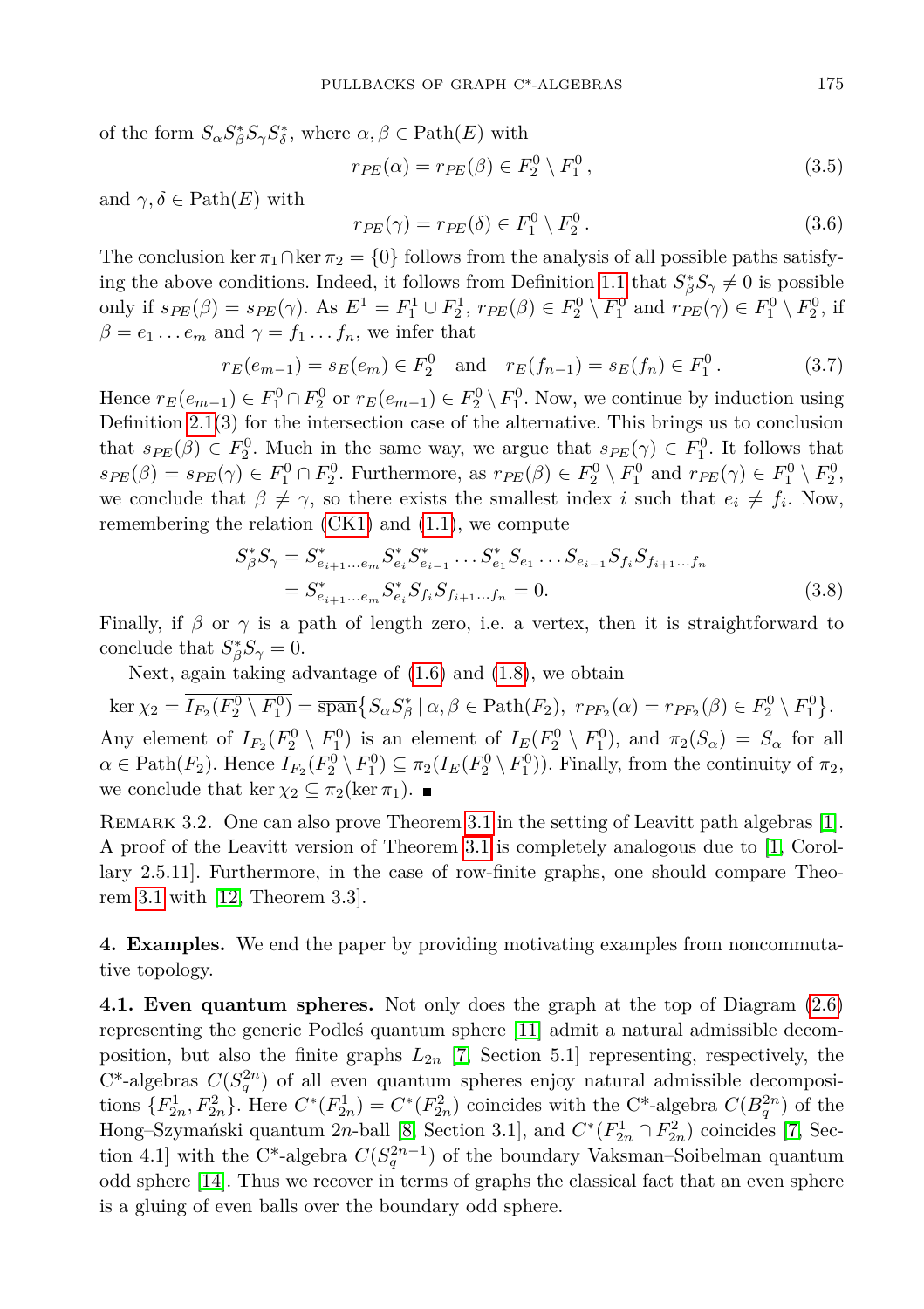As Theorem [3.1](#page-5-1) applies, we infer that the diagram



is a pullback diagram. This fact was already proved in [\[8,](#page-9-2) Proposition 5.1] by direct considerations of generators and relations.

The case  $n = 3$  is illustrated by the diagram:



**4.2. Quantum lens space**  $L_q^3(l; 1, l)$ . The C<sup>\*</sup>-algebra  $C(L_q^3(l; 1, l))$  of the quantum lens space  $L_q^3(l; 1, l)$  can be viewed as the graph C<sup>\*</sup>-algebra (e.g., see [\[3\]](#page-9-13)) of the graph  $L_l^3$ :

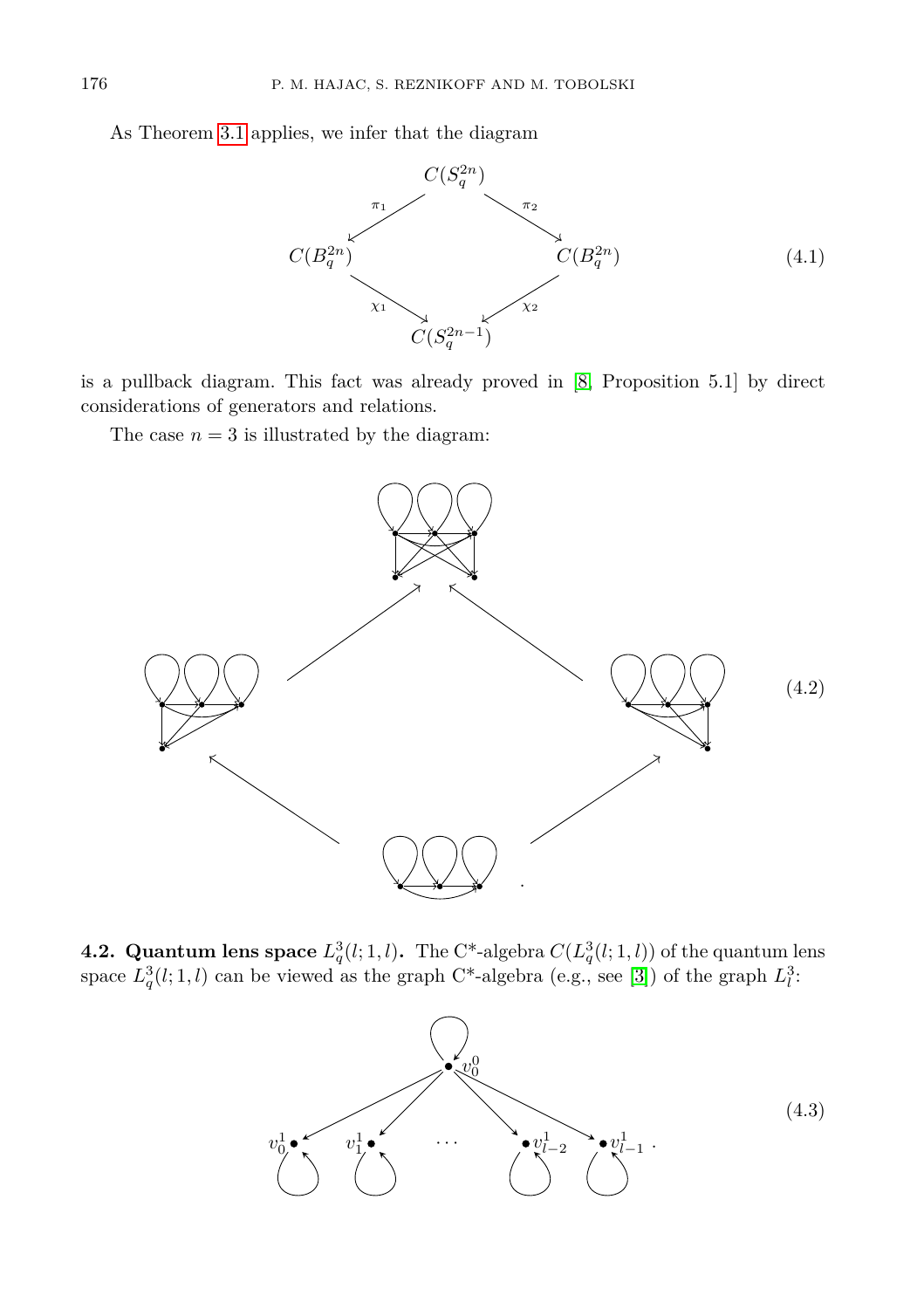The graph  $L_l^3$  enjoys an admissible decomposition  $\{L_k^3, L_{l-k}^3\}$ , where  $k \in \{1, ..., l-1\}$ , yielding, by Theorem [3.1,](#page-5-1) the pullback diagram:



Recall that  $C^*(L_1^3) \cong C(S_q^3)$ , so, for  $l = 2$ , we obtain the following pullback diagram:



Since the above diagram is  $U(1)$ -equivariant, it induces a pullback diagram for  $U(1)$ -fixed-point subalgebras:



Here  $C(\mathbb{C}P_q^1)$  and  $C(\mathbb{W}P_q^1(1,2))$  denote the quantum complex projective space (see [\[7,](#page-9-11) Section 2.3) and the quantum weighted projective space (see [\[3,](#page-9-13) Section 3]), respectively. Interestingly, the C\*-algebras in the above diagram can be viewed as graph C\*-algebras, and an infinite graph representing  $C(\mathbb{W}P_q^1(1,2))$  is a pushout of infinite graphs representing  $C(\mathbb{C}P_q^1)$  over the graph consisting of one vertex and no edges representing  $\mathbb C$  (see Diagram [\(4.7\)](#page-8-0) below). Better still, this example is also within the scope of Theorem [3.1.](#page-5-1)

<span id="page-8-0"></span>

Here edges with  $(\infty)$  denote countably infinitely many edges.